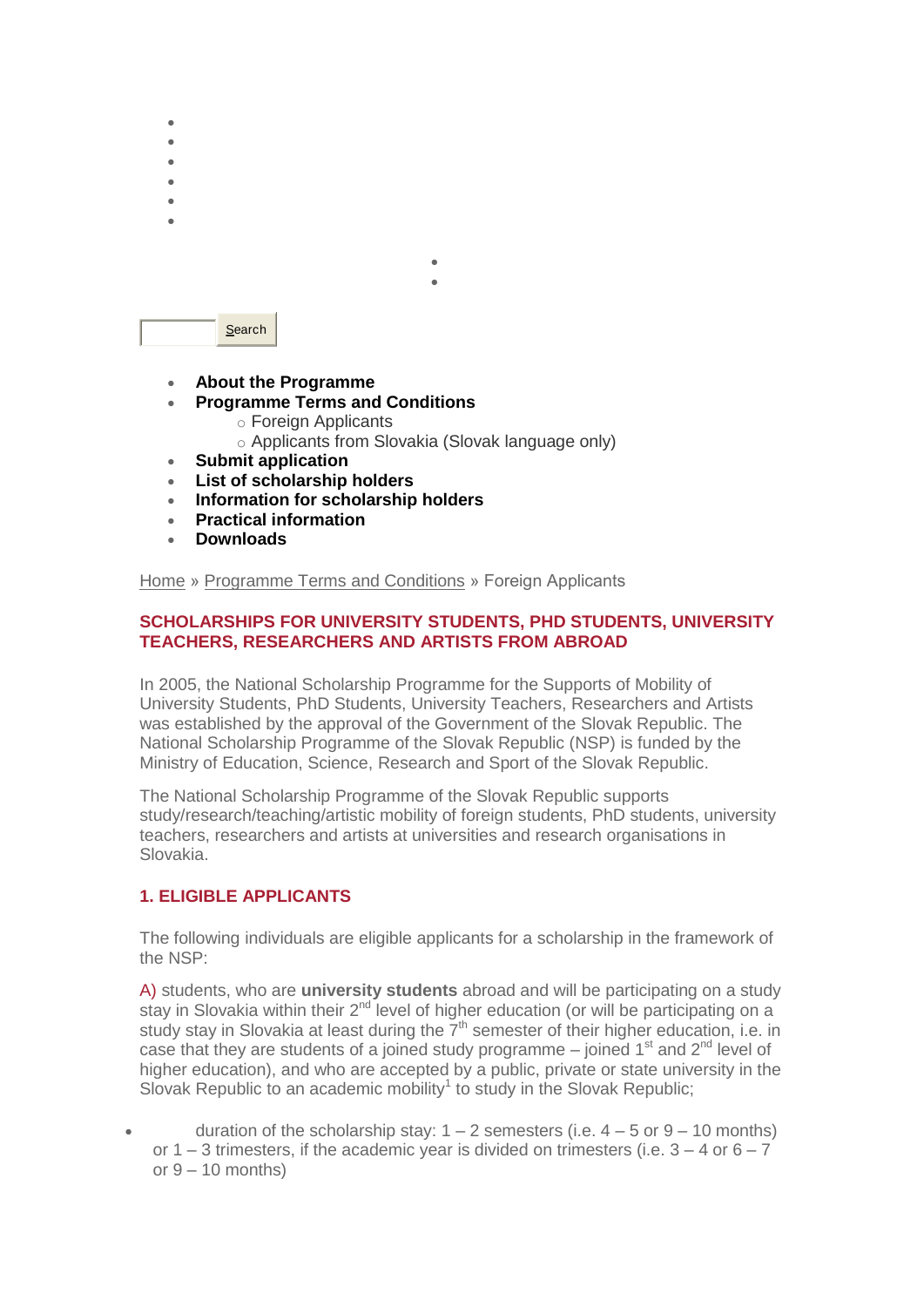B) **PhD students**, whose higher education or research preparation takes place abroad, and who are accepted by a public, private or state university or research organisation eligible to carry out a PhD study programme<sup>2</sup> (e.g. Slovak Academy of Sciences) in the Slovak Republic to an academic mobility<sup>1</sup> to study/conduct research in the Slovak Republic;

duration of the scholarship stay: 1 – 12 months

C) **foreign university teachers, researchers or artists**, who are invited by an organisation with a valid certificate of competence to carry out research and development seated in the Slovak Republic, and which is not a business organisation<sup>3</sup> to a teaching/research/artistic stay in the Slovak Republic.

duration of the scholarship stay:  $1 - 12$  months

[1] Section 58a Act No. 131/2002 Coll. on higher education institutions, as amended by later legislation.

[2] External education institution according to the Act No. 131/2002 Coll. on higher education institutions, as amended by later legislation.

[3] Legal entity according to the Section 7 letters a) – c) Act No. 172/2005 Coll. on organisation of state support to research and development, as amended by later legislation, which has a valid certificate of competence to carry out research and development according to the Section 26 Paragraph 11 or 12 of this Act. Mostly they are public, private or state universities, research organisations eligible to carry out a PhD study programme (so called external education institutions), Slovak Academy of Sciences and its institutes, or departmental research institutes or non-governmental organisations eligible to carry out research and development.

### **Citizens of the following countries are eligible to apply for a scholarship in the framework of the NSP:**

a) Member States of the European Union;

b) other signatories to the Bologna Process (listed are only countries outside the EU) – Albania, Andorra, Armenia, Azerbaijan, Bosnia and Herzegovina, Georgia, Island, Kazakhstan, Liechtenstein, Republic of Macedonia, Moldova, Monte Negro, Norway, Russian Federation, Serbia (including Kosovo), Switzerland, Turkey, Ukraine, Vatican City;

- c) Belarus, Uzbekistan;
- d) Canada, Mexico, USA, countries of Latin and Central America;

d) Australia, China (including Taiwan), Egypt, India, Indonesia, Israel, Japan, Republic of Korea, New Zealand, Republic of South Africa, Thailand, Vietnam.

#### **The National Scholarship Programme does not support:**

 foreign university students and PhD students who will begin to study a full study programme of 2<sup>nd</sup> level of higher education or a full PhD study programme in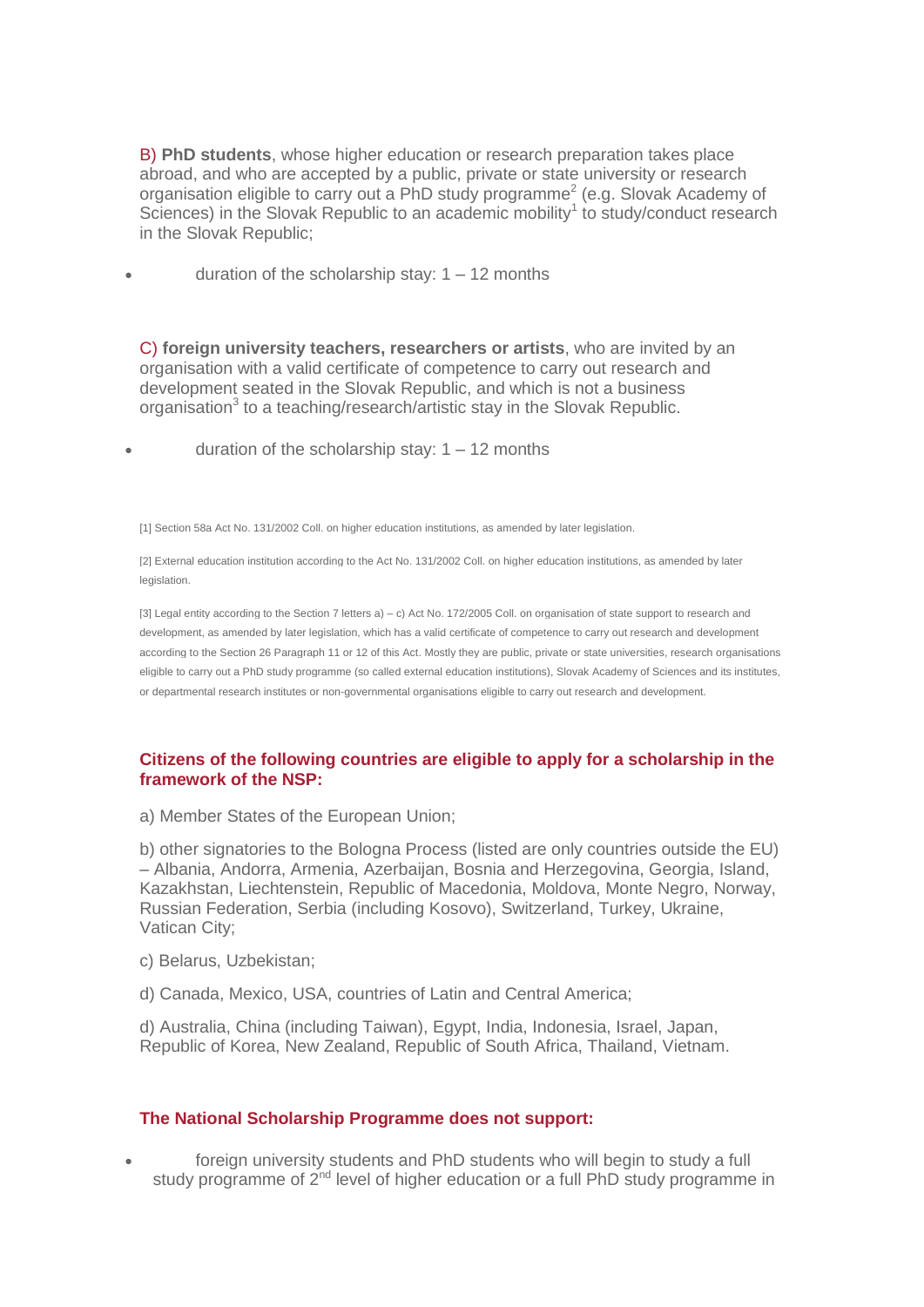Slovakia, or those who are already enrolled in a full study programme in Slovakia and would like to fund their studies in Slovakia using a scholarship within the NSP;

- foreign university teachers, researchers and artists employed by higher education institutions or research organisations in the Slovak Republic as full-time employees (they have an employment contract according to the Labour Code);
- nationals of the Slovak Republic who study or work at higher education institutions or research organisations abroad;
- foreigners accepted for a scholarship stay in Slovakia in the framework of some other scholarship programme (e.g. International Visegrad Fund, Erasmus, CEEPUS, bilateral agreements, etc.).

*If a scholarship applicant has already been awarded a scholarship in the framework of the NSP, the following applies: If the scholarship applicant has already been awarded a scholarship in the framework of the NSP within the last 3 years for 10 or more months (individually and/or in total), he/she cannot be awarded a scholarship sooner than after 3 years since the completion of his/her last scholarship stay in the framework of the NSP in Slovakia.*

# **2. SCHOLARSHIP AND SCHOLARSHIP STAY**

The scholarship shall cover scholarship holders' living costs (accommodation, board, etc.) during their study/research/teaching/artistic stay at higher education institutions, research or non-governmental organisations in Slovakia. Regarding the accommodation and administrative duties related to the entry to the territory of the Slovak Republic, scholarship holders can contact their host institution or they can arrange these issues themselves. In case of applicants from abroad, the NSP does not cover travel costs related to arrival and departure from Slovakia.

# **3. MONTHLY SCHOLARSHIP**

## **Changes of the monthly scholarship amount are in force since the call for applications with the application deadline 30.04.2013!**

|  | a) university student $(2^{nd}$ level of higher education)                                                                                                         | 350€ |
|--|--------------------------------------------------------------------------------------------------------------------------------------------------------------------|------|
|  | b) PhD student                                                                                                                                                     | 580€ |
|  | c) university teacher/researcher/artist without PhD degree (or its<br>equivalent) and less than 4 years of experience as a university<br>teacher/researcher/artist | 580€ |
|  | d) university teacher/researcher/artist:                                                                                                                           |      |
|  | with PhD degree (or its equivalent) and less than 10 years of<br>experience as a university teacher/researcher/artist                                              | 850€ |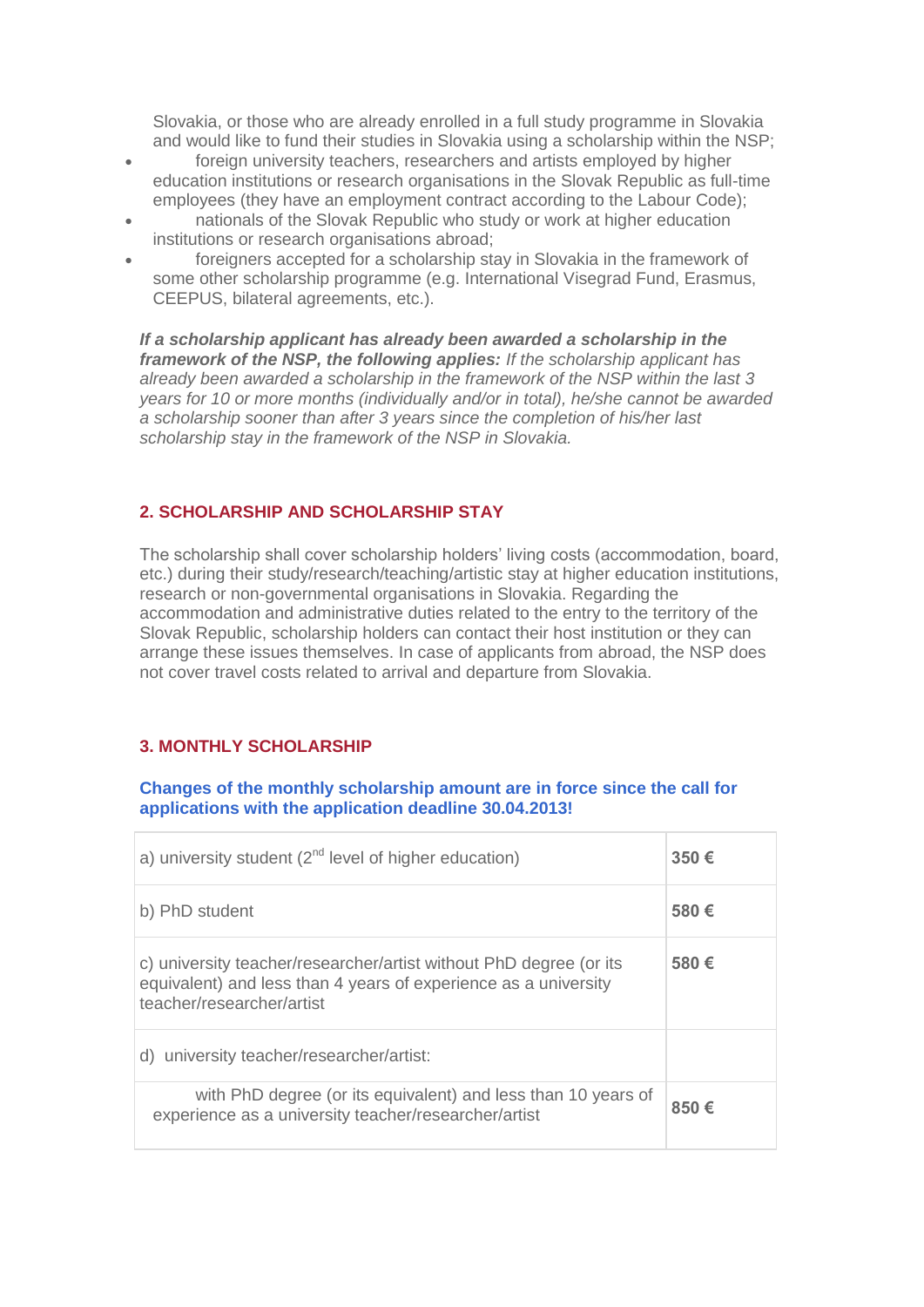| with PhD degree (or its equivalent) and more than 10 years | 1 000 € |
|------------------------------------------------------------|---------|
| of experience as a university teacher/researcher/artist    |         |

#### Note:

o *To determine the monthly scholarship amount, only work experience until the deadline of the call for applications is taken into consideration.* o *PhD studies are considered as work experience.*

Scholarship holders, whose scholarship stay lasts longer than 3 months and who are nationals of countries outside the European Union, European Economic Area and Switzerland are obliged to submit to the Foreign police office a *confirmation on not suffering any illness constituting a threat to the public health* within 30 days after being awarded the temporary residence in Slovakia. They will be reimbursed the costs related to the medical examination (up to  $250 \text{ } \infty$  per person) after submitting the original hard copy of the confirmation on payment issued by the respective medical centre to SAIA. A list of medical centres eligible to carry out medical examinations related to the temporary residence in Slovakia can be found at the respective Foreign police office. Scholarship holders must submit the original hard copy of the confirmation on payment issued by the respective medical centre to SAIA in Bratislava within 60 days since the beginning of their scholarship stay; otherwise they will lose their right for the reimbursement of costs related to the medical examination.

### **4. CALL FOR APPLICATIONS**

- **30 April by 16:00 CET** scholarship stays during the following academic year
- **31 October by 16:00 CET** scholarship stays during the summer semester of the running academic year

**If the application deadline is on Saturday or Sunday**, the on-line application must be submitted before the application deadline and original hard copies of the required documents must be submitted to SAIA in Bratislava the first working day after the application deadline by 12:00 CET, or the required documents must be sent the same day (as the application deadline) by post/courier and they must reach SAIA in Bratislava within 5 working days since the application deadline. Regarding the working days, the legal status in the Slovak Republic is taken into consideration.

*Note: When setting the date of the beginning of the scholarship stay, we advise to foreign applicants who need visa to enter the territory of the Slovak Republic to take into consideration time period necessary for issuing the visa (information on visa application procedure is provided by embassies and consulates general of the Slovak Republic abroad)*.

## **5. APPLICATION PROCEDURE**

Scholarship **applications are submitted on-line** at **[www.scholarships.sk](http://www.scholarships.sk/)**. **On-line application system is opened at least 6 weeks before the application deadline.**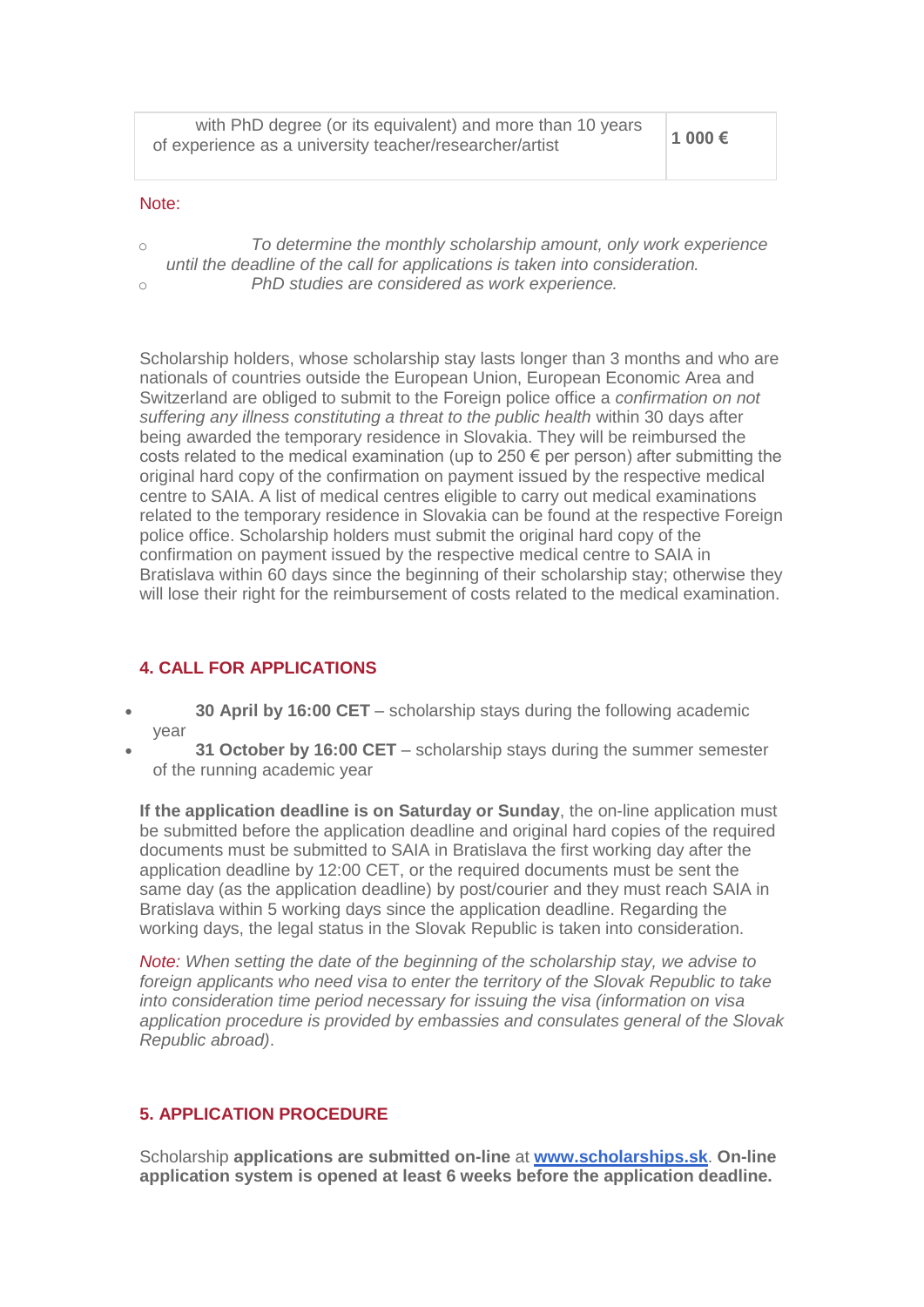The application can be filled in only after the opening of the on-line application system.

*Note: Please, try not to submit your application at the last moment. You must take into consideration that too many operations during the last minutes before the application deadline could have an influence on the reaction time of the on-line application system and you could miss the application deadline.*

Scholarship applicants must fill in their on-line application (in Slovak, English, French, Spanish or Russian language), they must attach all the required documents in required formats into the on-line application system and they must submit their online application pushing the "Submit" button. Original hard copies of the documents marked by the asterisk (\*) must be submitted to SAIA in Bratislava. In case of submitting the documents in person, the documents will be accepted by SAIA in Bratislava until the application deadline. Original hard copies of the documents marked by the asterisk (\*) can be also send to SAIA in Bratislava by post/courier. In that case, the documents cannot be sent later than on the date of the application deadline (date stated at the postmark or at the posting document of courier service is taken into consideration) – the documents must reach SAIA in Bratislava **within 5 working days** since the application deadline; otherwise they will be not accepted.

*Original hard copy of the Admission/Invitation Letter from a Slovak higher education institution or research organisation can be sent by scholarship applicant's host institution in Slovakia directly to SAIA in Bratislava* (please, note that in this case, the scholarship applicant must have at least a scan of the document, so he/she is able to attach it into the on-line application; otherwise he/she will not be able to submit the application). For the submission of the document the same requirements apply as for other documents submitted as original hard copies.

The required documents are submitted to the following address:

# **SAIA, n. o., │Námestie slobody 23 │ 812 20 Bratislava 1 │ Slovak Republic**

#### **Required documents that must be attached to the scholarship on-line application for a study/research stay in Slovakia in case of foreign university students and PhD students (category A and B):**

- Curriculum Vitae;
- cover letter (motivation letter);
- detailed study programme, in case of university students (please, state the date of the beginning of your scholarship stay, period of your stay, list of courses that you would like to take during your stay and number of credits that you will be awarded for the respective courses);
- detailed research programme, in case of PhD students (please, state the date of the beginning of your scholarship stay, period of your stay and a detailed timetable of your stay);
- in case of university students, two recommendation letters from their university teachers; in case of PhD students, one recommendation letter from his/her dissertation supervisor – on the date of the application deadline, recommendation letters must not be older than 3 months;
- confirmation from a sending institution that the university student is a full-time university student of the respective higher education institution, or in case of PhD students, a confirmation that he/she is a PhD student of the respective higher education institution/research organisation – expected date of the completion of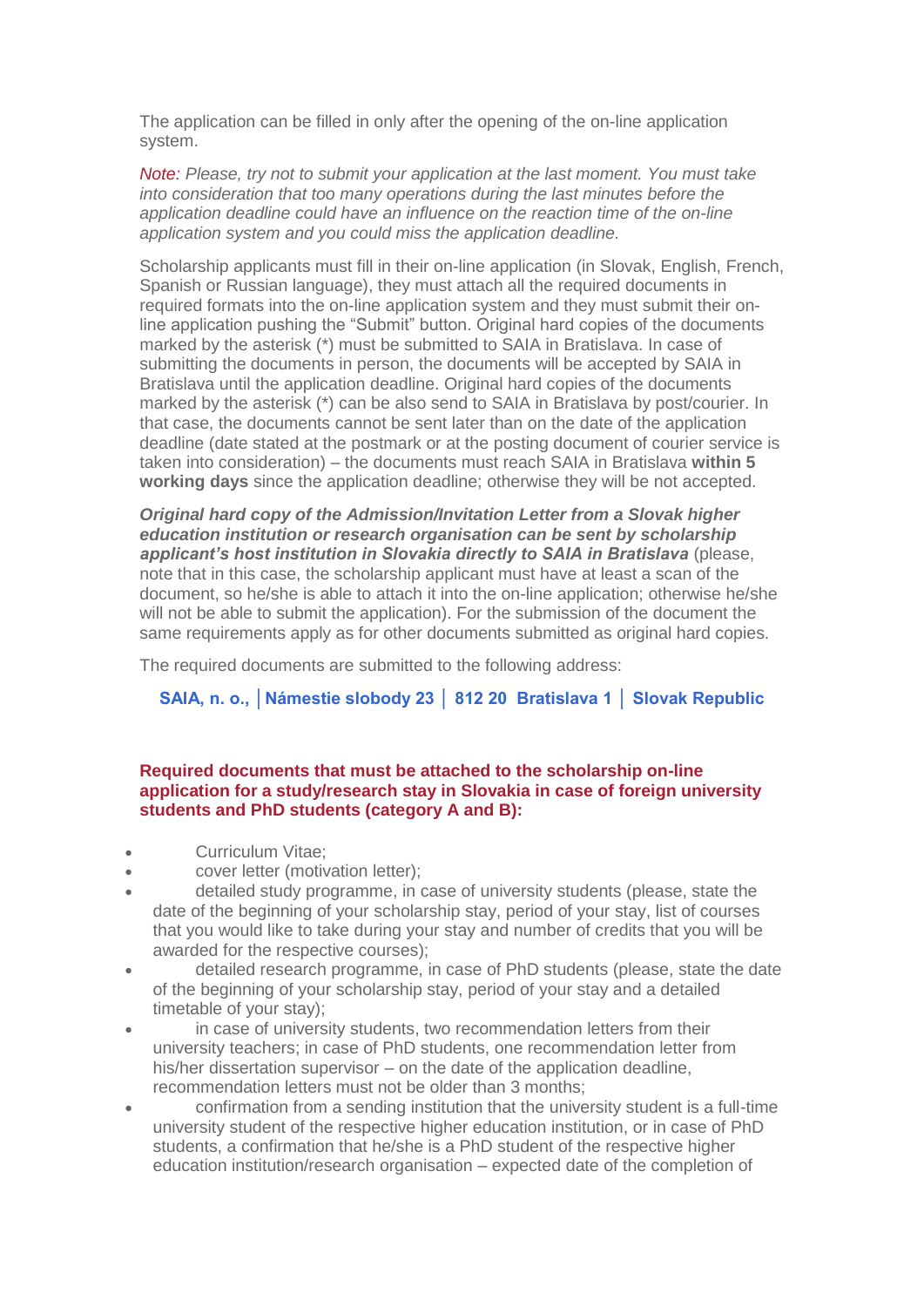university/PhD studies must be stated in the confirmation; on the date of the application deadline, the confirmation must not be older than 3 months; **(\*)**

- copy of a Bachelor/Master diploma, diploma supplement and state examination certificate (if any);
- [list of publications in required form,](http://www.scholarships.sk/_user/documents/NSP/dokumenty%20na%20stiahnutie/List%20of%20publications.docx) in case of PhD students;
- Admission/Invitation Letter from a higher education institution or research organisation in Slovakia – host institution commits to accept the scholarship applicant for a study/research/teaching stay (the exact period of the stay must be stated in the document). The Admission/Invitation Letter must be issued on letterhead paper of the host institution and it must be signed by the person who issued the document. *In case of PhD students, the Admission/Invitation Letter should not be just a formal invitation, but it should reflect the interest of the host institution in applicant's study/research/teaching stay in the framework of the NSP.* Period of the scholarship stay stated in the Admission/Invitation Letter must match with the period stated in applicant's on-line application and on the date of the application deadline, it must not be older than 3 months. **(\*)**

### **Required documents that must be attached to the scholarship on-line application for a research/teaching/artistic stay in Slovakia in case of foreign university teachers, researchers and artists:**

- Curriculum Vitae;
- detailed teaching and/or research programme (please, state the date of the beginning of your scholarship stay, period of your stay and a detailed timetable of your stay);
- copy of a diploma with the highest academic degree achieved;
- [list of publications in required form;](http://www.scholarships.sk/_user/documents/NSP/dokumenty%20na%20stiahnutie/List%20of%20publications.docx)
- Invitation Letter from a higher education institution or research organisation in Slovakia (the exact period of the stay must be stated in the document). The Invitation Letter must be issued on letter-head paper of the host institution and it must be signed by the person who issued the document. *In case of university teachers, researchers and artists, the Invitation Letter should not be just a formal invitation, but it should reflect the interest of the host institution in applicant's research/teaching/artistic stay in the framework of the NSP.* Period of the scholarship stay stated in the Invitation Letter must match with the period stated in applicant's on-line application and on the date of the application deadline, it must not be older than 3 months. **(\*)**

*Note: Documents marked by the asterisk (\*) must be submitted to SAIA in Bratislava according to the conditions stated above.*

## **6. SELECTION PROCEDURE**

Selection Committee decides who will be awarded a scholarship in the framework of the NSP. The Committee is appointed by the Minister of Education, Science, Research and Sport of the Slovak Republic. Decisions of the Committee are based on the documents attached to applicants' on-line application. It focuses on: